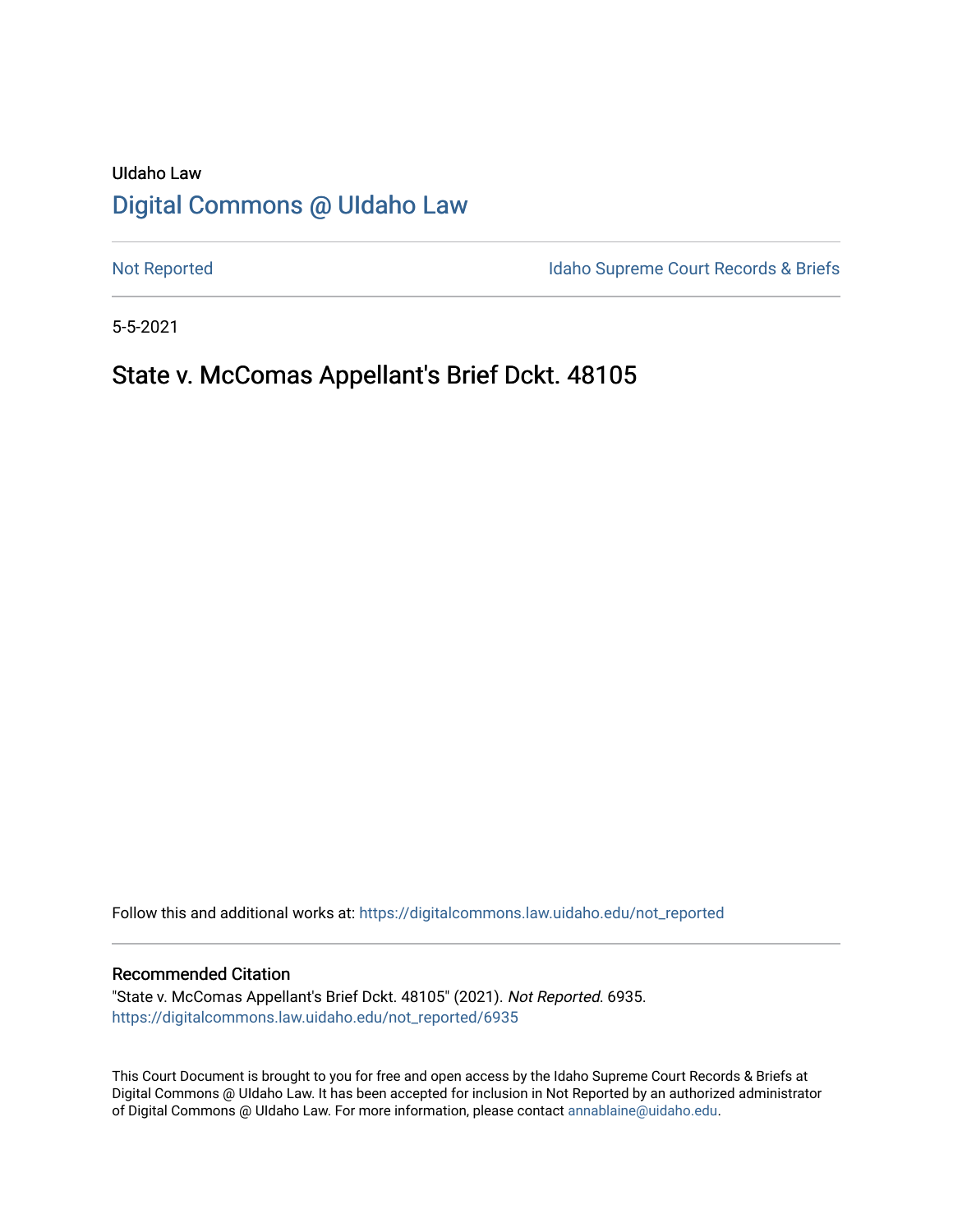Electronically Filed 5/5/2021 5:57 AM Idaho Supreme Court Melanie Gagnepain, Clerk of the Court By: Brad Thies, Deputy Clerk

### **IN THE SUPREME COURT OF THE STATE OF IDAHO**

| <b>STATE OF IDAHO,</b> |                          |
|------------------------|--------------------------|
|                        | NO. 48105-2020           |
| Plaintiff-Respondent,  |                          |
|                        | <b>BONNEVILLE COUNTY</b> |
|                        | <b>NO. CR10-19-3112</b>  |
| v.                     |                          |
| JOHN MORGAN MCCOMAS,   | <b>APPELLANT'S BRIEF</b> |
| Defendant-Appellant.   |                          |
|                        |                          |
|                        |                          |

### **BRIEF OF APPELLANT** \_\_\_\_\_\_\_\_\_\_\_\_\_\_\_\_\_\_\_\_\_\_\_\_

### **APPEAL FROM THE DISTRICT COURT OF THE SEVENTH JUDICIAL DISTRICT OF THE STATE OF IDAHO, IN AND FOR THE COUNTY OF BONNEVILLE**

\_\_\_\_\_\_\_\_\_\_\_\_\_\_\_\_\_\_\_\_\_\_\_\_

**HONORABLE DANE H. WATKINS JR. District Judge** \_\_\_\_\_\_\_\_\_\_\_\_\_\_\_\_\_\_\_\_\_\_\_\_

**ERIC D. FREDERICKSEN KENNETH K. JORGENSEN State Appellate Public Defender Deputy Attorney General I.S.B. #6555 Criminal Law Division**

**KIMBERLY A. COSTER Boise, Idaho 83720-0010 Deputy State Appellate Public Defender (208) 334-4534 I.S.B. #4115 322 E. Front Street, Suite 570 Boise, Idaho 83702 Phone: (208) 334-2712 Fax: (208) 334-2985 E-mail: documents@sapd.state.id.us**

**ATTORNEYS FOR ATTORNEY FOR DEFENDANT-APPELLANT PLAINTIFF-RESPONDENT**

**P.O. Box 83720**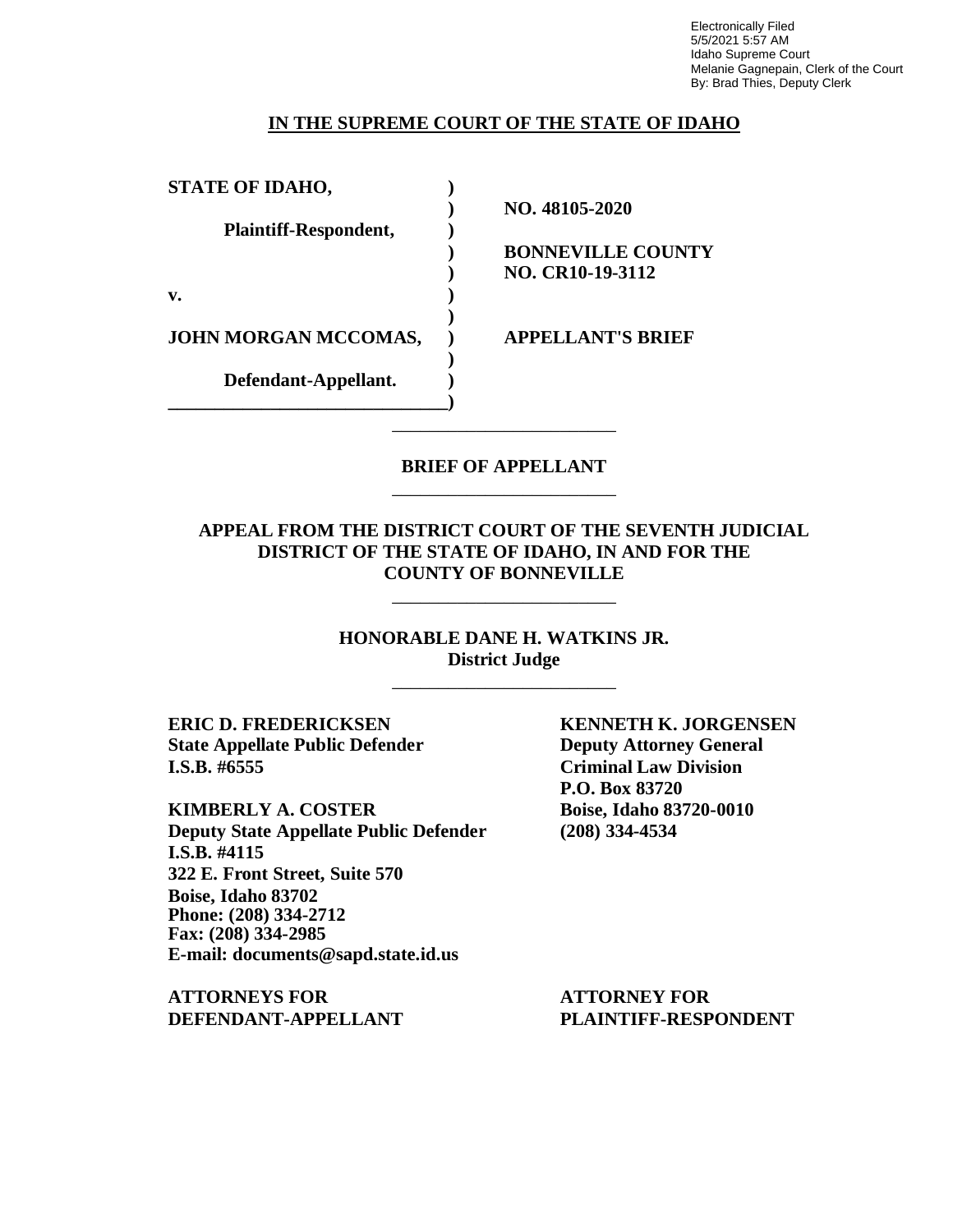# **TABLE OF CONTENTS**

## PAGE

| Statement of the Facts and                                                                                                                   |
|----------------------------------------------------------------------------------------------------------------------------------------------|
|                                                                                                                                              |
|                                                                                                                                              |
| The District Court Erred When It Denied Mr. McComas's Motion<br>To Suppress                                                                  |
|                                                                                                                                              |
|                                                                                                                                              |
| C. The District Court Erred In Denying The Motion To Suppress Because<br>Officer Shanor Conducted A Warrantless Search Of The Vehicle        |
| 1. The State Failed To Make A Threshold Showing That Officer Howell's<br>"Sniff" Was "Up To Snuff"; The State's Evidence Was Insufficient To |
| 2. Officer Shanor's Failure To Detect Any Marijuana Odor Undermined<br>Officer Howell's "Positive Alert"; Absent Significant Additional      |
|                                                                                                                                              |
|                                                                                                                                              |
|                                                                                                                                              |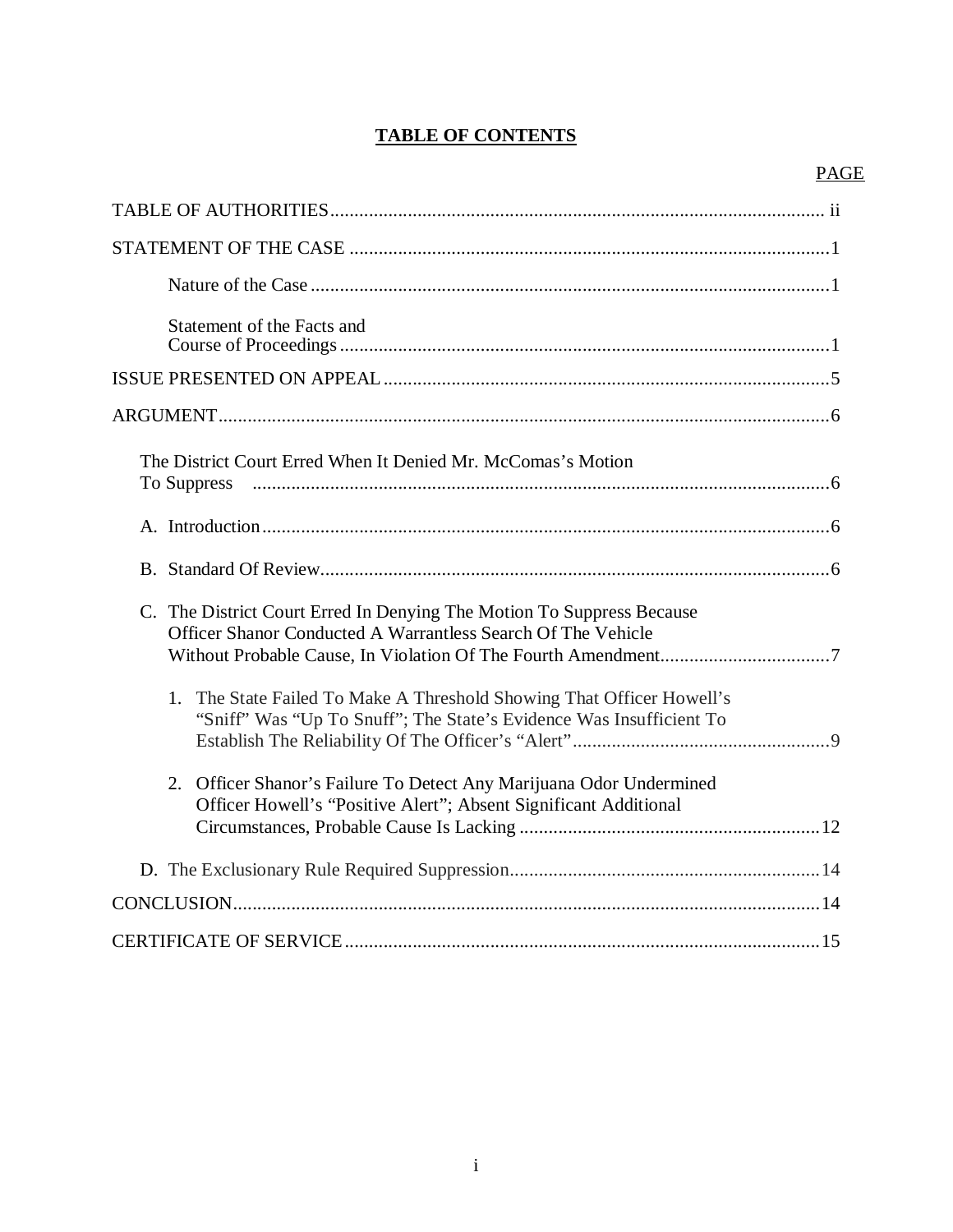# **TABLE OF AUTHORITIES**

## Cases

# **Constitutional Provisions**

|--|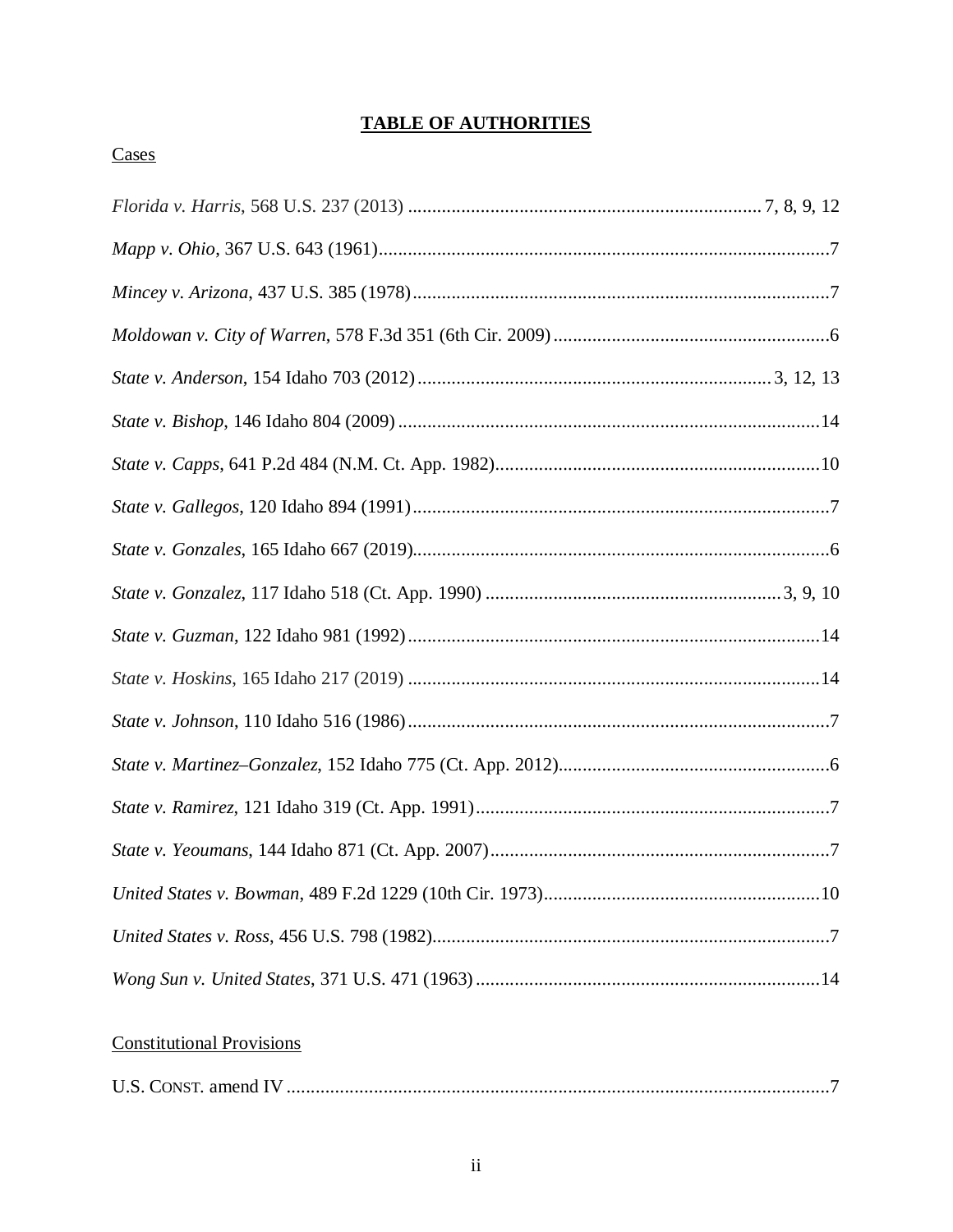#### STATEMENT OF THE CASE

#### Nature of the Case

John Morgan McComas appeals from the district court's order denying his motion to suppress drug evidence obtained after a police officer conducted a warrantless search of his vehicle. He argues that, contrary to the district court's conclusion, a police officer's sniff "alert" to the presence of marijuana was insufficient, based on the totality of the circumstances, to provide probable cause to search. Because probable cause was lacking, the warrantless search violated Mr. McComas' Fourth Amendment rights, and suppression should have been granted. Mr. McComas therefore respectfully asks this Court to reverse the denial of his motion to suppress, vacate his drug convictions, and remand his case to the district court.

### Statement of the Facts and Course of Proceedings

In April of 2019, Mr. McComas was stopped by Post Falls Police Officer David Shanor for an unlawful turn. (Tr., p.28, Ls.23-24.) The officer walked up the vehicle and spoke to Mr. McComas for several minutes through the driver's window. (Tr., p.19, Ls.5-14.) Mr. McComas indicated he had several firearms with him in the vehicle, all legally possessed, and gave the officer permission to have them checked out. (Tr., p.28, Ls.5-10.) Officer Shanor returned to his patrol car to run the vehicle checks and call for a backup officer; he also requested a drug dog. (Tr., p.29, Ls.4-8.) No drug dog was readily available, but Officer Dustin Howell responded to the call for a backup. (Tr., p.20, Ls.8-17.) When Officer Howell arrived, he stuck his head in the vehicle's passenger door (where Mr. McComas's large dog, Tetra, was seated)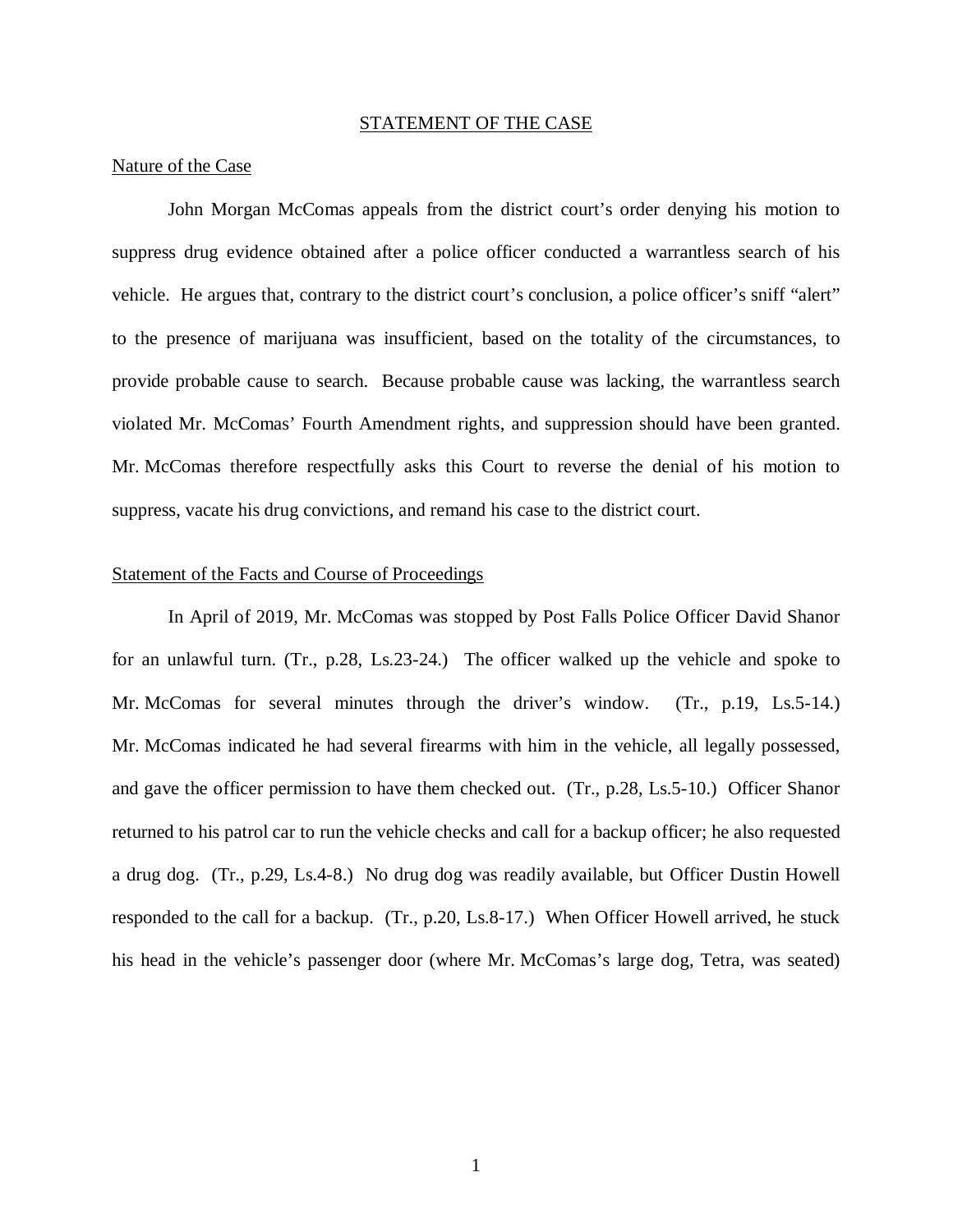and said, "smells like weed." (Ex. At  $11:32$  $11:32$ .)<sup>1</sup> Officer Howell later testified the smell was of "unburnt marijuana" and was "overwhelming" (Tr., p.8, Ls.20-22).

However, Officer Shanor smelled *no* marijuana odor whatsoever, despite the fact that he had spoken with Mr. McComas for several minutes through the open driver's window while the passenger's doors and windows were all closed, before, during, and after Officer Howell put his head in, and had also spoken with Mr. McComas through the passenger side of the vehicle. (Tr., p.17, L.10 – p.19, L.21; *see generally* Ex.)

The officers completed the firearms checks and wrote out the traffic citation, but the canine officer reported that his arrival with the drug dog was still another five to eight minutes out. (Tr., p.20, Ls.8-17.) Officer Shanor muted his bodycam microphone and had a discussion with Officer Howell. (Ex. at 17:51-24:00.) After unmuting his microphone, Officer Shanor walked back to Mr. McComas and told him the other officer had smelled marijuana in the car. (Ex. at 24:35-40.) Mr. McComas declined giving his consent to search, but Officer Shanor instructed him to leave the vehicle and conducted a search of the vehicle anyway. (Tr., p.20, Ls.22-25, p.31, Ls.17-18; Ex. at 24:35-40.)

As a result of the search, the police found marijuana "edibles" (a form of marijuana Officer Howell testified he is unable to smell) and various items of apparent drug paraphernalia, including a closed empty duffle bag identified as a "skunk bag" that suppresses the odor of items sealed inside. (Tr., p.12, L.1 – p.13, L.20, p.31, Ls.23-25.) Officer Shanor reportedly smelled a marijuana odor after he opened up the empty bag. (Tr., p.21, Ls.4-6.) Based on this evidence,

<span id="page-5-0"></span><sup>&</sup>lt;sup>1</sup> Citations to "Ex." are to the video file, labeled "DavidShanor\_201904132008\_VXL1002210\_ 14061125.mp4." This video file is the largest of the four (4) videos from Officer Shanor's bodyworn camera, and reflects the earliest portions of the officer's encounter with Mr. McComas.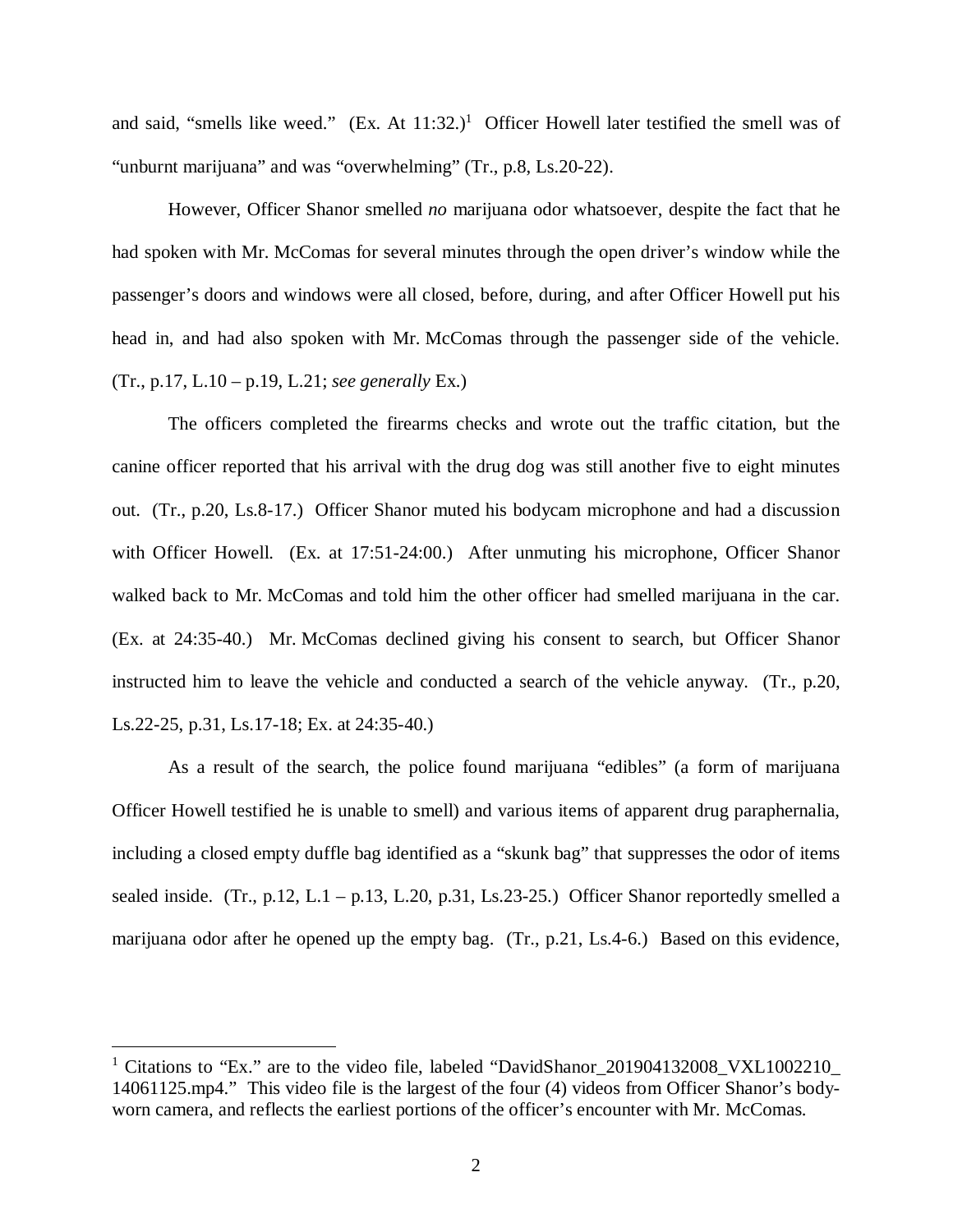the State charged Mr. McComas with one count of possessing marijuana with intent to deliver or manufacture, and one count of possessing paraphernalia. (R., pp.10, 51-52.)

Mr. McComas moved to suppress the evidence asserting that Officer Shanor lacked probable cause to conduct a warrantless search of his vehicle, in violation of his Fourth Amendment rights.  $(R_{1}, pp.92-98.)^{2}$  $(R_{1}, pp.92-98.)^{2}$  $(R_{1}, pp.92-98.)^{2}$  Mr. McComas acknowledged that a positive alert on a vehicle by a trained, reliable drug-detection *dog* is sufficient to give an officer probable cause to search. (R., p.97.) He also acknowledged that in *State v. Gonzalez*, 117 Idaho 518, 519 (Ct. App. 1990), the Idaho Court of Appeals upheld a finding of probable cause based on the smell of marijuana by a human officer, where the trial court had found was trained to recognize by smell the presence of raw marijuana. (R., p.97.) Mr. McComas argued, however, that under the totality of the circumstances of this case, particularly the fact that Officer Shanor did *not* smell any marijuana, Officer Howell's purported recognition of a marijuana odor was insufficient to provide Officer Shanor with probable cause to search. (R., p.98; Tr. p.21, L.22 – p.23, L.5.)

In a ruling from the bench, the district court found Officer Howell's testimony that he smelled marijuana while inside the vehicle to be credible. (Tr., p.35, Ls.10-23, p.37, Ls.21-23.) Then, drawing upon the reasoning of *State v. Anderson*, 154 Idaho 703 (2012) (a drug-dog alert case), the court ruled the fact that Officer Shanor did *not* smell marijuana failed to "negate" that probable cause. (Tr., p.36, Ls.10-20, p.37, Ls.19-23.) The district court found that Officer Howell's "alert," like the positive alert of a drug-detection dog, provided probable cause to

<span id="page-6-0"></span><sup>&</sup>lt;sup>2</sup> According to the district court, Mr. McComas stipulated that the initial stop was lawful based on the unlawful turn. (Tr., p.32, Ls.6-8.) Mr. McComas does not challenge that finding on appeal.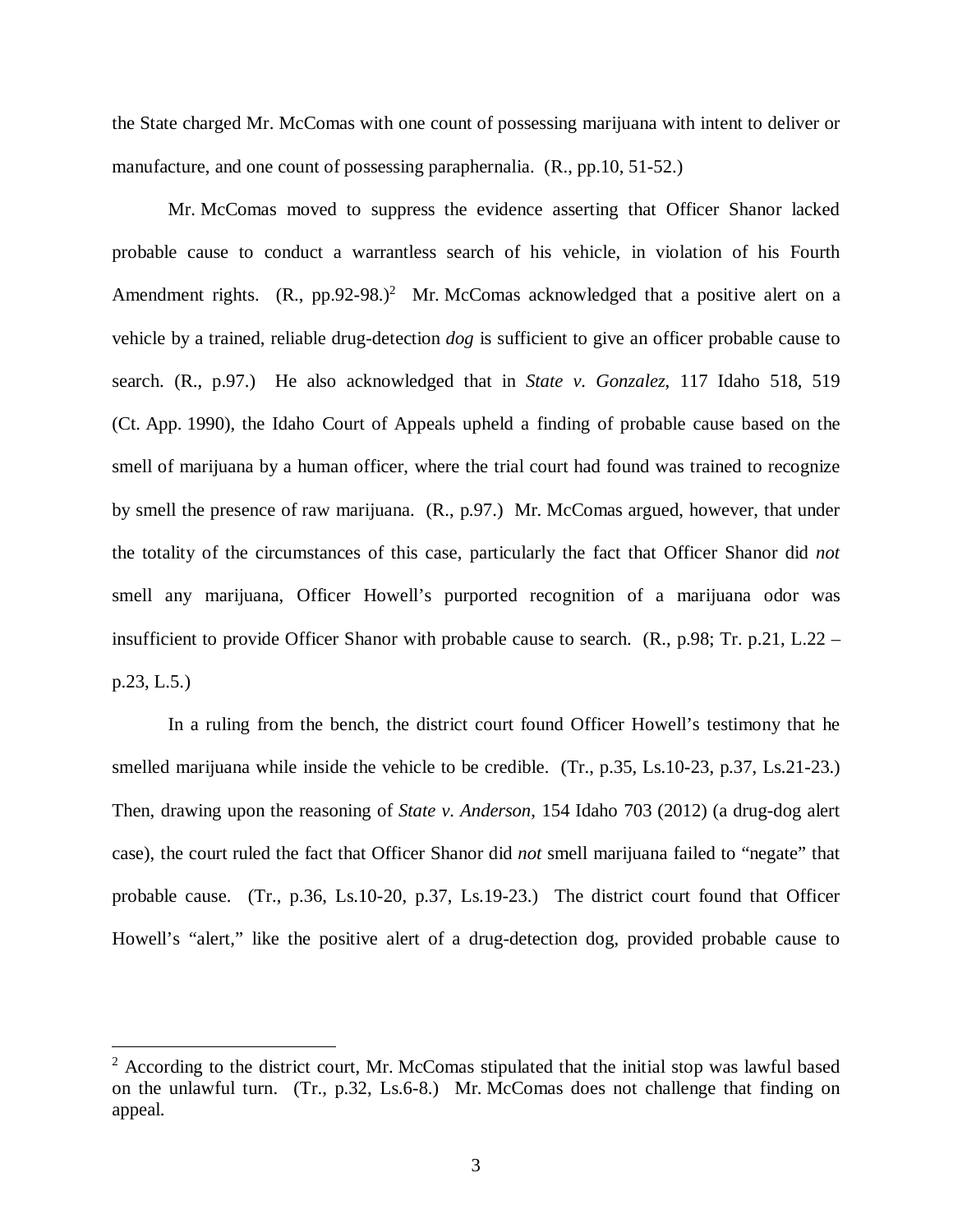search. (Tr., p.27, Ls.11-18.) Accordingly, the court concluded the search of Mr. McComas's vehicle was valid and denied the motion to suppress. (Tr., p.36, Ls.18-23.)

Thereafter, Mr. McComas entered conditional guilty pleas to the charges, expressly reserving his right to appeal the district court's denial of his motion to suppress. (R., p.147.) The court sentenced him to four years, with two years fixed, suspended, and granted an order of probation. (R., p.167.)

Mr. McComas filed a timely Notice of Appeal. (R., p.174.)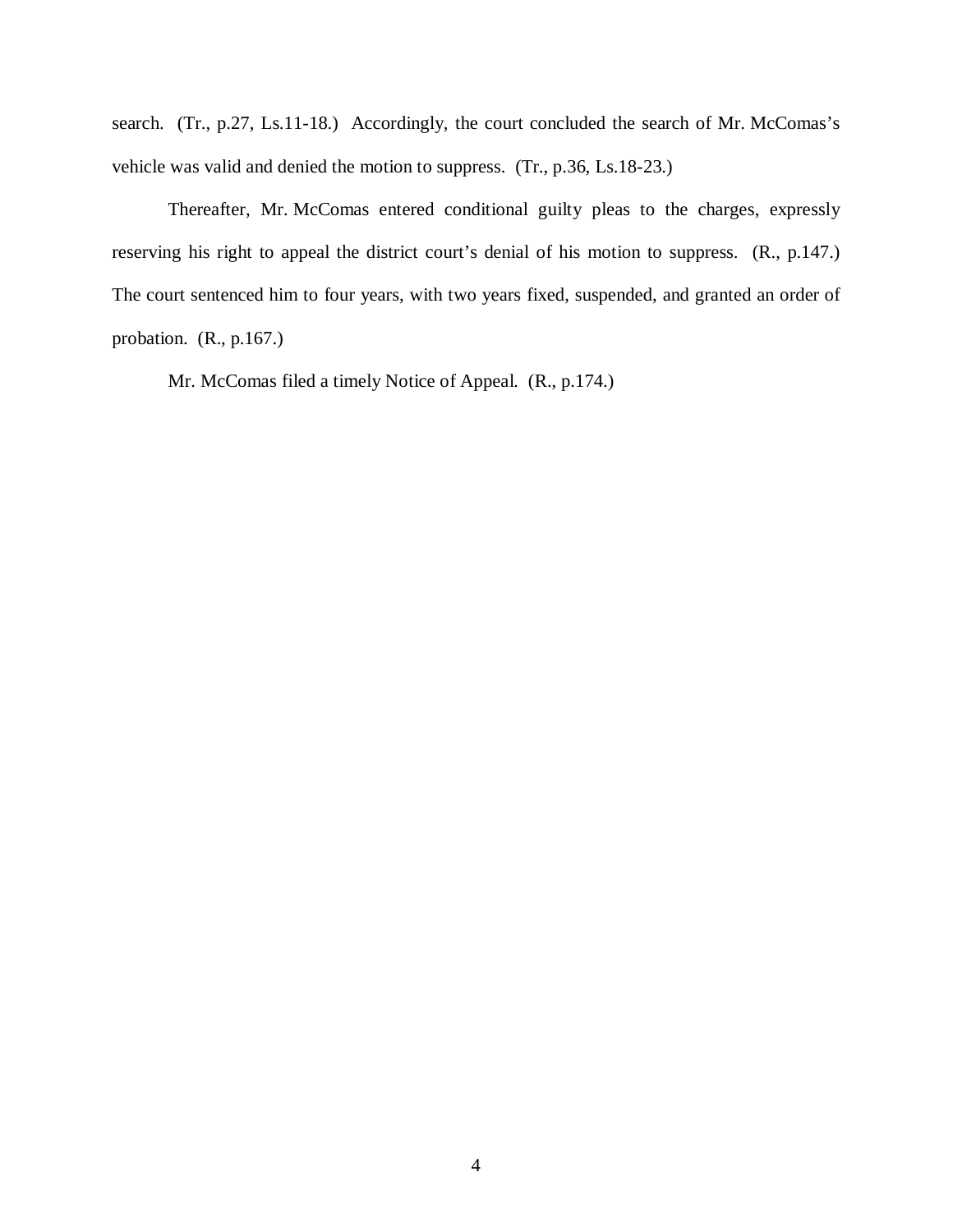# ISSUE

Did the district court err when it denied Mr. McComas' motion to suppress?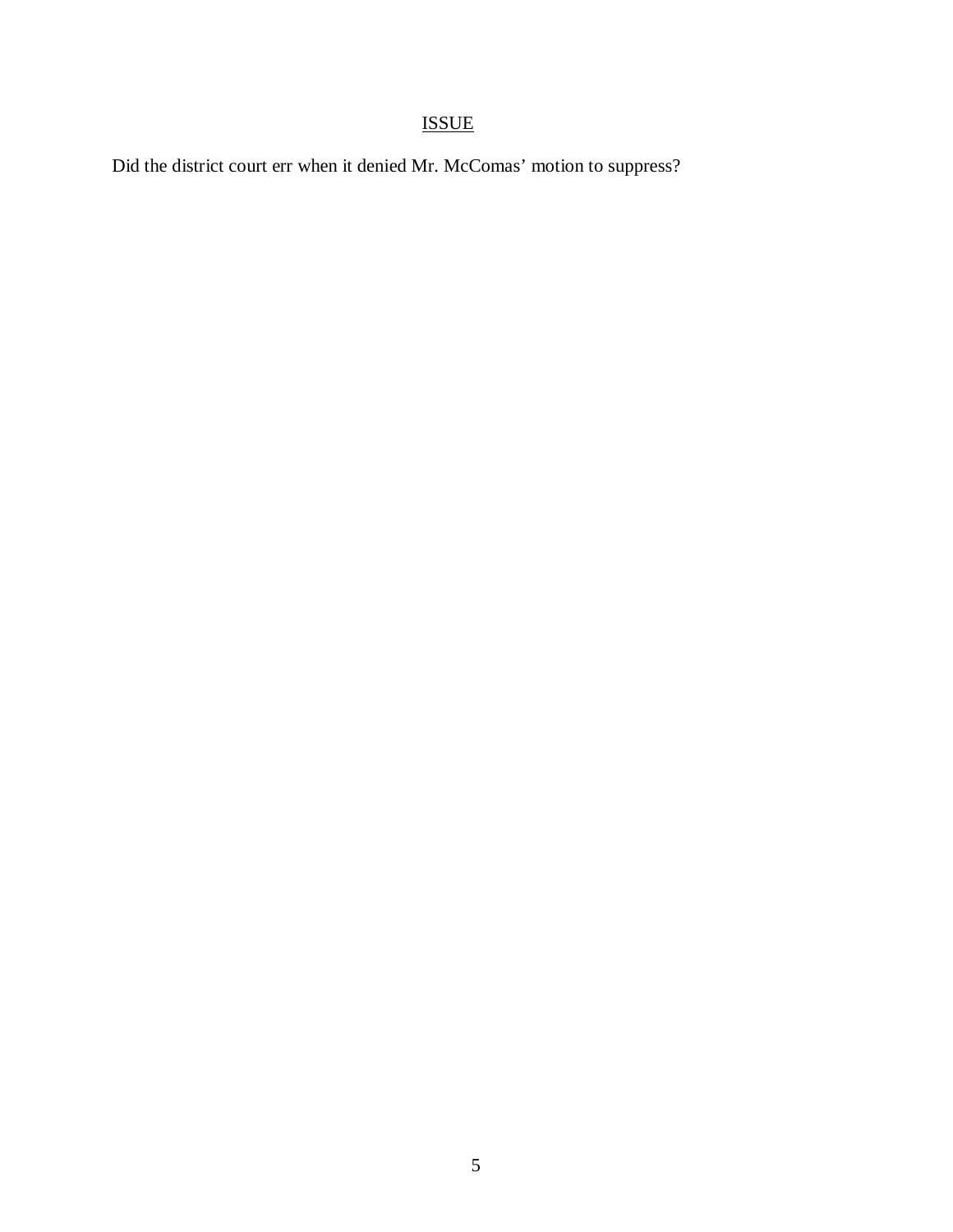#### ARGUMENT

#### The District Court Erred When It Denied Mr. McComas's Motion To Suppress

#### A. Introduction

Mr. McComas argues the warrantless search of his vehicle violated his Fourth Amendment rights because probable cause to search was lacking. First, the State failed to make the requisite threshold showing that Officer Howell's "alert" to marijuana odor was reliable, *i.e*., that the officer's "sniff" was "up to snuff." Second, assuming arguendo that the State made the requisite threshold showing, Officer Shanor's failure to detect any marijuana odor undermined Officer Howell's positive "alert," and there are no significant additional circumstances that add up to probable cause. Accordingly, the district court erred when it concluded Officer Shanor had probable cause to search Mr. McComas's vehicle and the evidence should have been suppressed.

#### B. Standard Of Review

When an appellate court reviews a district court's order granting or denying a motion to suppress, the standard of review is bifurcated. *State v. Gonzales*, 165 Idaho 667, 772 (2019). The appellate court "will accept the trial court's findings of fact unless they are clearly erroneous," but "may freely review the trial court's application of constitutional principles in light of the facts found." *Id*. Relevant here, when reviewing a finding of probable cause, the appellate court defers to the trial court's findings of facts that are supported by substantial evidence, but reviews de novo whether those facts as found constitute probable cause. *[State v.](https://1.next.westlaw.com/Link/Document/FullText?findType=Y&serNum=2026799045&pubNum=0004645&originatingDoc=Ieed35af0055411e7b28da5a53aeba485&refType=RP&fi=co_pp_sp_4645_4&originationContext=document&transitionType=DocumentItem&contextData=(sc.Search)#co_pp_sp_4645_4) Martinez–Gonzalez*[, 152 Idaho 775, 778 \(Ct. App. 2012\);](https://1.next.westlaw.com/Link/Document/FullText?findType=Y&serNum=2026799045&pubNum=0004645&originatingDoc=Ieed35af0055411e7b28da5a53aeba485&refType=RP&fi=co_pp_sp_4645_4&originationContext=document&transitionType=DocumentItem&contextData=(sc.Search)#co_pp_sp_4645_4) *[Moldowan v. City of Warren](https://1.next.westlaw.com/Link/Document/FullText?findType=Y&serNum=2019620687&pubNum=0000506&originatingDoc=Ieed35af0055411e7b28da5a53aeba485&refType=RP&fi=co_pp_sp_506_396&originationContext=document&transitionType=DocumentItem&contextData=(sc.Search)#co_pp_sp_506_396)*, 578 F.3d [351, 396 \(6th Cir. 2009\).](https://1.next.westlaw.com/Link/Document/FullText?findType=Y&serNum=2019620687&pubNum=0000506&originatingDoc=Ieed35af0055411e7b28da5a53aeba485&refType=RP&fi=co_pp_sp_506_396&originationContext=document&transitionType=DocumentItem&contextData=(sc.Search)#co_pp_sp_506_396)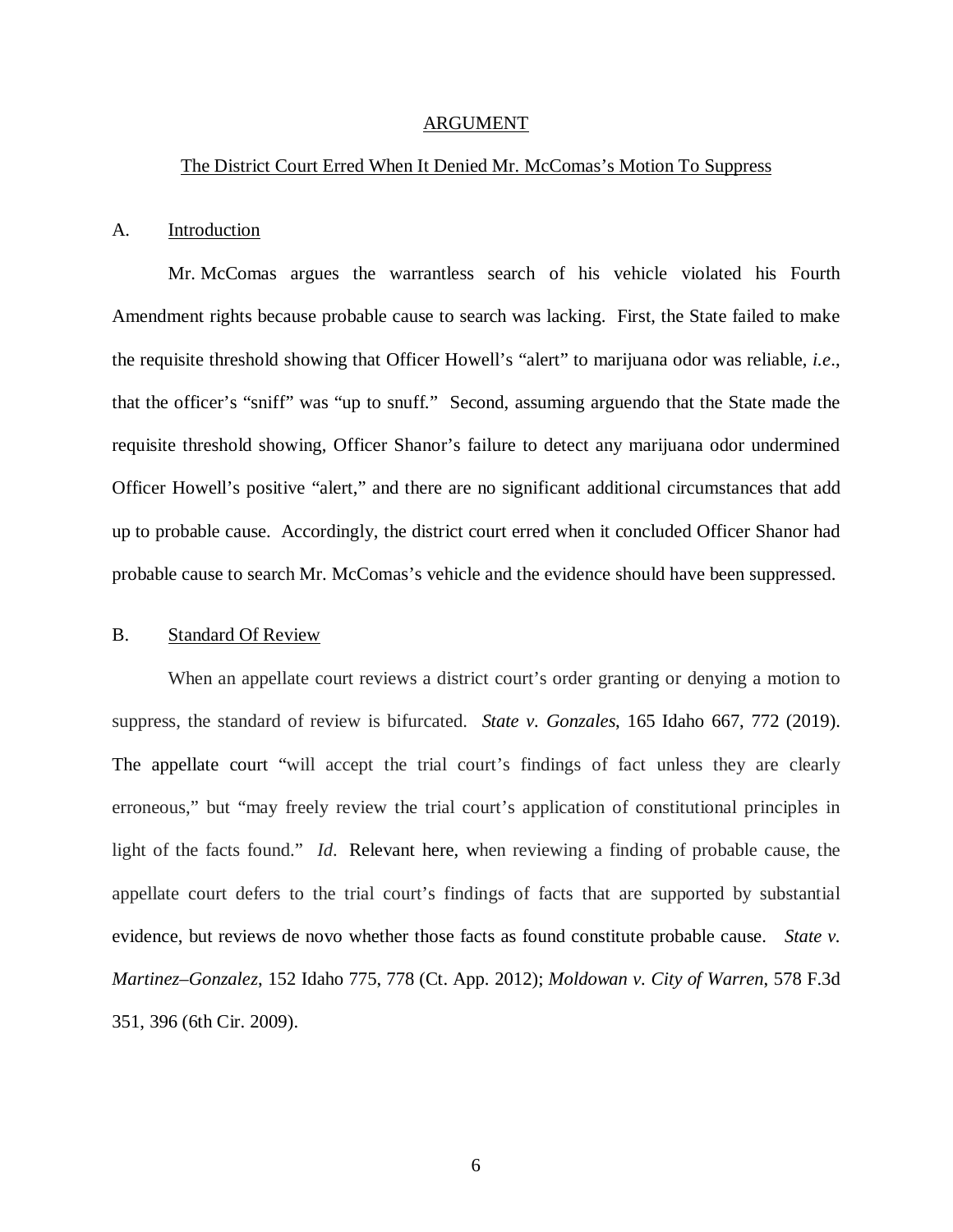C. The District Court Erred In Denying The Motion To Suppress Because Officer Shanor Conducted A Warrantless Search Of The Vehicle Without Probable Cause, In Violation Of The Fourth Amendment

The Fourth Amendment to the United States Constitution provides: "The right of the people to be secure in their persons, houses, papers, and effects, against unreasonable searches and seizures, shall not be violated. . . ." U.S. CONST. amend IV. The Fourth Amendment is enforceable against the states through the Fourteenth Amendment. *Mapp v. Ohio*, 367 U.S. 643, 655 (1961); *State v. Johnson*, 110 Idaho 516, 524 (1986). Warrantless searches are *per se* unreasonable and are presumed to violate the Fourth Amendment. *Mincey v. Arizona*, 437 U.S. 385, 390 (1978). The State may overcome this presumption only if it demonstrates that one of the well-established and well-delineated exceptions to this requirement is applicable to the facts. *Id*. at 390-91.

One of those exceptions is the automobile exception, which allows officers to search the vehicle and containers therein if they have "probable cause" to believe contraband is inside. *United States v. Ross*, 456 U.S. 798, 823-24 (1982); *State v. Gallegos*, 120 Idaho 894, 898 (1991); *State v. Ramirez*[, 121 Idaho 319, 323 \(Ct. App. 1991\)](https://1.next.westlaw.com/Link/Document/FullText?findType=Y&serNum=1991196937&pubNum=0000661&originatingDoc=I8a6c02b0cc0411e88037ff68a1223ab1&refType=RP&fi=co_pp_sp_661_898&originationContext=document&transitionType=DocumentItem&contextData=(sc.Search)#co_pp_sp_661_898). "Probable cause" is established if the facts available to the officer at the time of the search would warrant a person of reasonable caution in the belief that the area or items to be searched contained contraband or evidence of a crime. *Florida v. Harris*, 568 U.S. 237, 243 (2013); *State v. Yeoumans*[, 144 Idaho 871, 873](https://1.next.westlaw.com/Link/Document/FullText?findType=Y&serNum=2013912152&pubNum=0004645&originatingDoc=I8a6c02b0cc0411e88037ff68a1223ab1&refType=RP&fi=co_pp_sp_4645_1148&originationContext=document&transitionType=DocumentItem&contextData=(sc.Search)#co_pp_sp_4645_1148) [\(Ct. App. 2007\)](https://1.next.westlaw.com/Link/Document/FullText?findType=Y&serNum=2013912152&pubNum=0004645&originatingDoc=I8a6c02b0cc0411e88037ff68a1223ab1&refType=RP&fi=co_pp_sp_4645_1148&originationContext=document&transitionType=DocumentItem&contextData=(sc.Search)#co_pp_sp_4645_1148). An officer's determination of probable cause must be based on objective facts which would be sufficient to convince a magistrate to issue a warrant under similar circumstances. *Yeoumans,* 144 at 873. The reviewing court does "not evaluate probable cause in hindsight, based on what a search does or does not turn up." *Harris*, 568 U.S. at 249*.*

A positive "alert" by a *reliable* drug-detection dog can provide probable cause to search a vehicle. *Harris*, 568 U.S. at 246-48; *Yeoumans*[, 144 Idaho at 873.](https://1.next.westlaw.com/Link/Document/FullText?findType=Y&serNum=2013912152&pubNum=0004645&originatingDoc=I8a6c02b0cc0411e88037ff68a1223ab1&refType=RP&fi=co_pp_sp_4645_1148&originationContext=document&transitionType=DocumentItem&contextData=(sc.Search)#co_pp_sp_4645_1148) However, the United States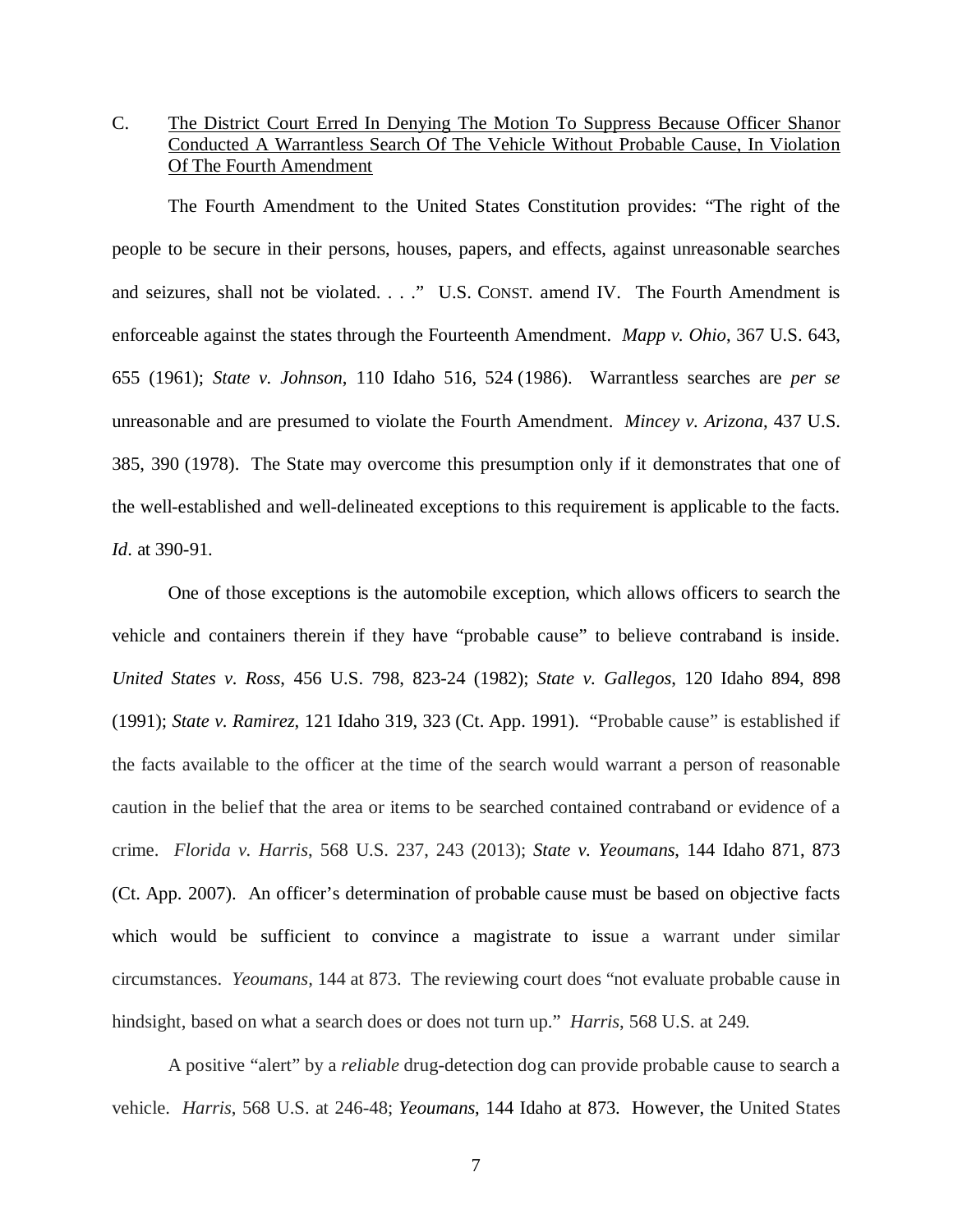Supreme Court admonished in *Harris*, the "sniff" must be "up to snuff." 568 U.S. at 248. The

Court explained:

[A] probable-cause hearing focusing on a dog's alert should proceed much like any other. The court should allow the parties to make their best case, consistent with the usual rules of criminal procedure. And the court should then evaluate the proffered evidence to decide what all the circumstances demonstrate. *If the State has produced proof from controlled settings that a dog performs reliably in detecting drugs*, and the defendant has not contested that showing, *then* the court should find probable cause. If, in contrast, the defendant has challenged the State's case (by disputing the reliability of the dog overall or of a particular alert), then the court should weigh the competing evidence. . . . The question—similar to every inquiry into probable cause—is whether all the facts surrounding a dog's alert, viewed through the lens of common sense, would make a reasonably prudent person think that a search would reveal contraband or evidence of a crime*. A sniff is up to snuff when it meets that test*.

*Harris*, at 247-48 (emphasis added).

The *Harris* Court set forth a two-step analysis. First, the State is required to make a threshold showing and "produce proof" that the dog "performs reliably in detecting drugs." *Id*. "If" the State makes this initial requisite showing – and if the defense has not contested that showing – "then" the court may find probable cause. *Id*. However, if the State makes this initial requisite showing and the defense *has* presented evidence to dispute the reliability of the dog or the alert, then court engages in a second step and weighs the competing evidence to determine the if the alert is reliable. *Id*.

As explained below, the "alert" by a human officer, like that of a drug dog, also requires an indication of reliability based on training or proficiency in identifying the presence of drugs by smell or odor.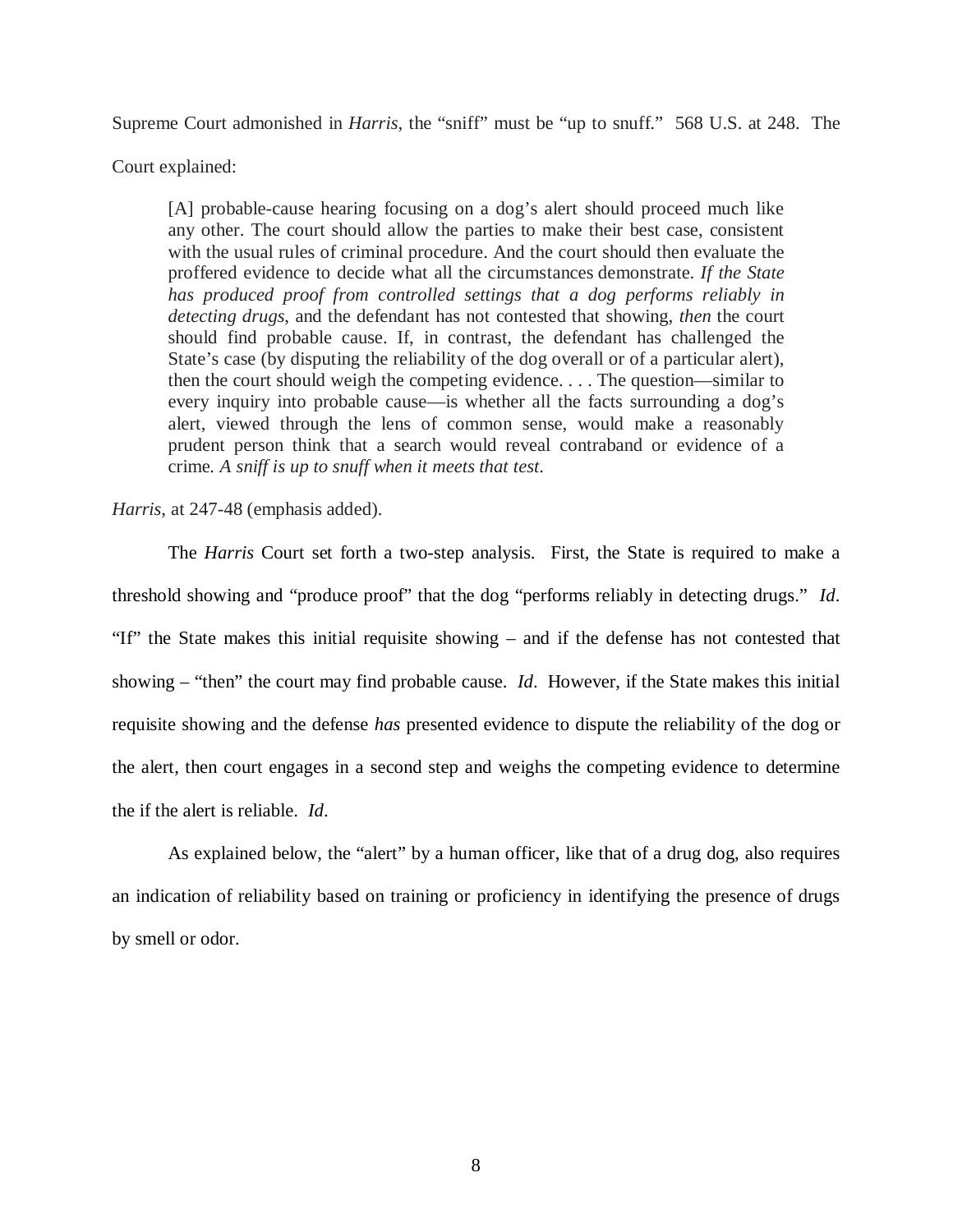### 1. The State Failed To Make A Threshold Showing That Officer Howell's "Sniff" Was "Up To Snuff"; The State's Evidence Was Insufficient To Establish The Reliability Of The Officer's "Alert"

As set forth in *Harris*, to base a finding of probable cause on a drug dog's positive alert, the State must "produce proof" that the dog "performs reliably." *Harris*, at 248. Similarly, as recognized by the Idaho Court of Appeals, probable cause may be based on the "smell" of marijuana by a human officer "trained to recognize *by smell* the presence of raw marijuana." *Gonazalez*, 117 Idaho at 519 (emphasis added). In either case, a "smell" or "alert" provides probable cause only if there is proof of its reliability. As demonstrated below, the State failed to make this requisite threshold showing, and therefore the totality of the circumstances are insufficient to show probable cause.

In *Harris*, the U.S. Supreme Court considered whether the State presented sufficient evidence of the reliability of a drug dog's positive alert to provide probable cause to search. *Id*. at 247. The Court first found that the State had introduced "substantial evidence of [the dog's] training and proficiency *in finding* drugs," citing to evidence of the successful completion of "recent drug-detection courses" together with other training. *Id*. at 248. The Court held that this evidence "sufficed to establish [the dog's] reliability." *Id*. Then, the Court considered the evidence presented by the defendant, and concluded Harris had "failed to undermine that showing" of reliability. *Id.* at 250. The Court ultimately concluded that, "[1] [b] ecause training records established [the dog's] reliability *in detecting* drugs and [2] Harris failed to undermine that showing, we agree with the trial court that [the officer] had probable cause to search Harris's truck." *Id*. at 250 (emphasis added).

Relatedly, in *Gonzalez*, the Idaho Court of Appeals concluded there was probable cause based on the "smell" of marijuana by a human officer, where the district court had made the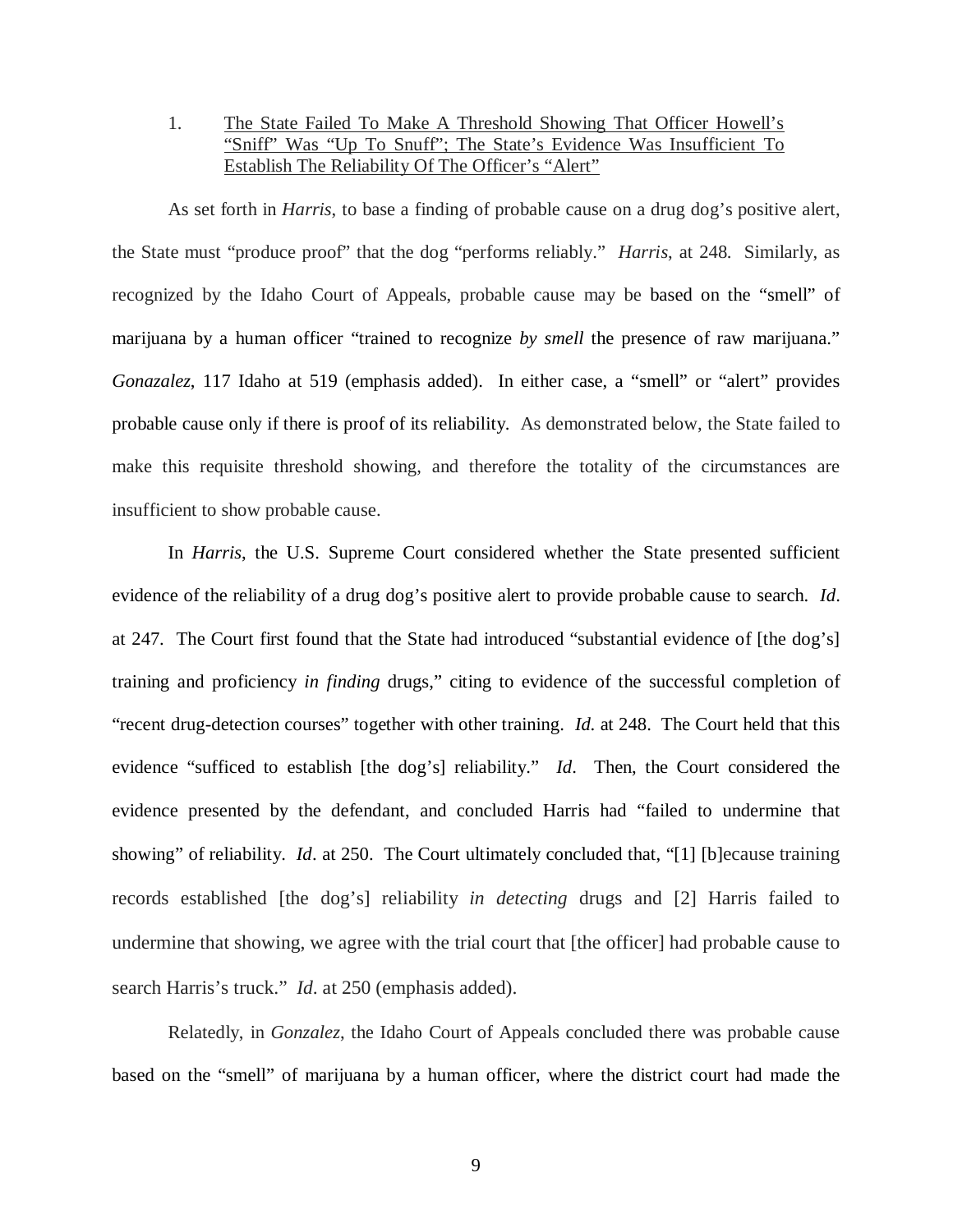"finding that the officer was trained to recognize *by smell* the presence of raw marijuana." 117 Idaho at 519 (emphasis added). In observing "the smell of marijuana alone *can* satisfy the probable cause," the *Gonzalez* Court cited *United States v. Bowman*, 489 F.2d 1229, 1230 (10th Cir. 1973), which holds that "a border patrol agent *who has learned how to identify* by sight or *by its odor* has probable cause to search." 117 Idaho at 519. (emphasis added.) The *Gonzalez* Court also cited to *State v. Capps*, 641 P.2d 484, 487 (N.M. Ct. App. 1982), which cites *Bowman* and other U.S. Tenth Circuit cases. 117 Idaho at 519.

Thus, just as the State must make a threshold showing that an alert by a dog is reliable based on training and proficiency, so too must the State make a threshold showing that a smell of marijuana by a human is reliable by evidence that such human is trained or has learned "to recognize *by smell*" and "identify … *by its odor.*" *See Gonzalez,* 117 Idaho at 519.

In Mr. McComas's case – and although the district court compared Officer Howell's "alert" to that of a drug dog (*see* Tr., p.37, Ls.13-18) – there is no evidence that Officer Howell had training, experience, or proficiency in "detecting*"* or "finding*"* drugs *based on odor* (as required of dogs), or that the officer was trained "to recognize *by* smell" or to "identify" the presence of marijuana "*by* its odor" (as required of humans). *(See generally* Tr.) Rather, Officer Howell testified to the following training and experience:

- · "I've been an officer for 11 years"
- "I've also experimented when I was in high school with marijuana."
- · "I went to a NIK certified [class]. They brought out all sorts of different drugs. We were able to manipulate, smell, see."
- · "I've taken several classes that we discussed the ins and outs of drugs."
- · "I am also a drug recognition expert" and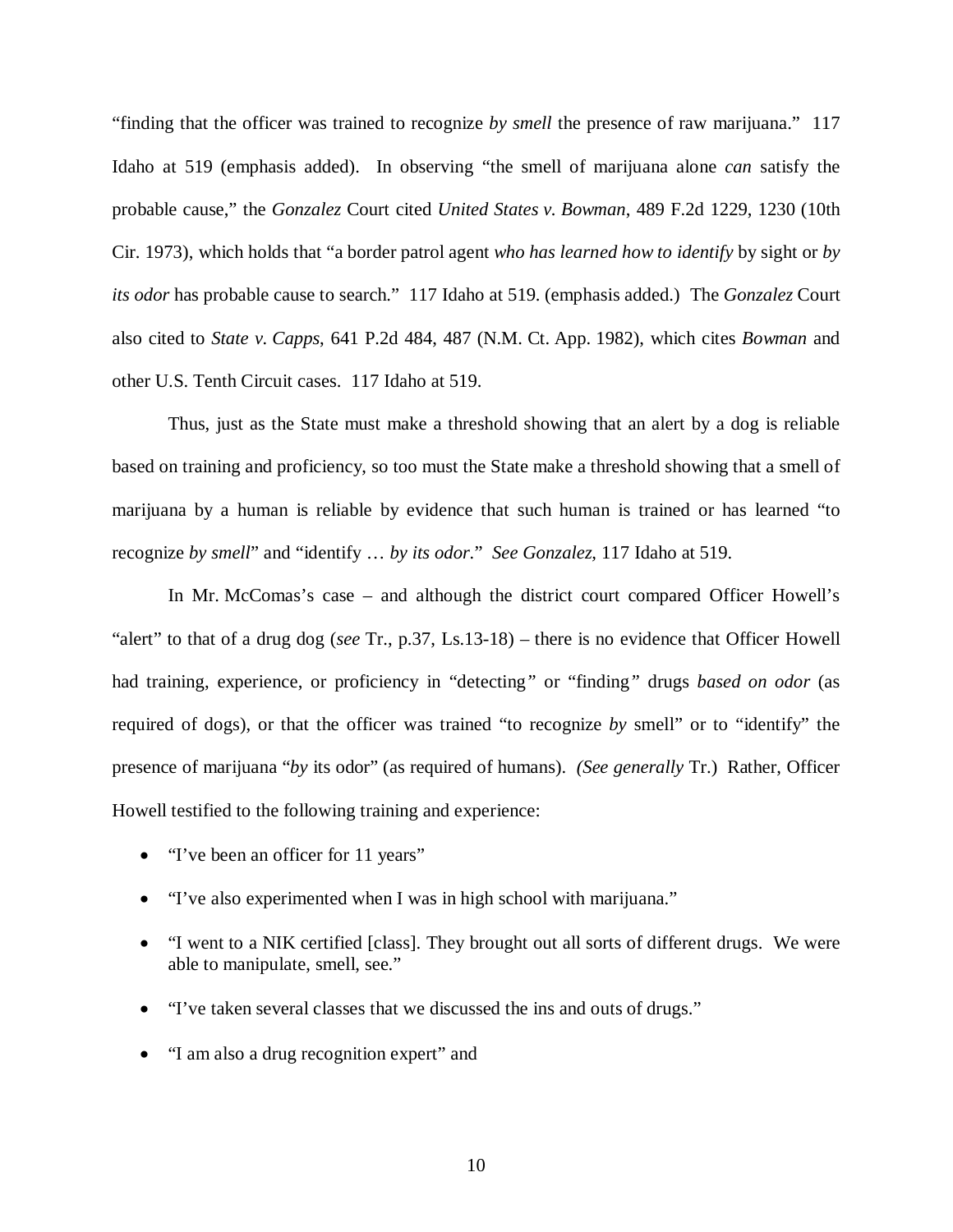· I "had made countless stops that I've seized marijuana," and had the opportunity to smell marijuana on those occasions, estimating that number of times to be "Hundreds."

 $(Tr., p.8, L.23 - p.9, L.19.)$ 

While this testimony shows the officer took a class about "drugs," was a "drug recognition expert," and had seen, touched, and even smelled drugs, the evidence does not show Officer Howell had the requisite training or experience in recognizing or identifying solely "by smell" or "by odor" the presence of marijuana. (*See generally* Tr., p.8, L.23 – p.9, L.19.) There is no evidence that Officer Howell had *ever* detected or found marijuana *by* its odor, nor does this evidence show him capable of doing so.

By comparison, a man may have examined the appearance, aroma, and taste of French Cabernet wine hundreds of times, but that does not demonstrate the man is trained in, or capable of, distinguishing a Cabernet from a Bordeaux, or common table wine. Similarly, a woman may possess and wear countless diamonds, but that does not make her capable of distinguishing diamonds from cubic zirconia, crystals, or cut glass. In short, the mere fact that Officer Howell had previously encountered – and even smelled – marijuana does not establish the officer was able to identify it, reliably, by odor alone.

Moreover, there is no testimony or other evidence showing that "unburnt marijuana" had a distinctive or otherwise recognizable smell. (*See generally* Tr.) Thus, having failed to present proof of Officer Howell's proficiency or training in finding, or identifying marijuana "by smell," and therefore having failed to make the requisite threshold showing of reliability required by *Harris* and *Gonzalez*, Officer Howell's testimony that he smelled marijuana is inadequate to support a finding of probable cause. The district court erred in concluding otherwise. The warrantless search of Mr. McComas's vehicle was unlawful and suppression should have been granted.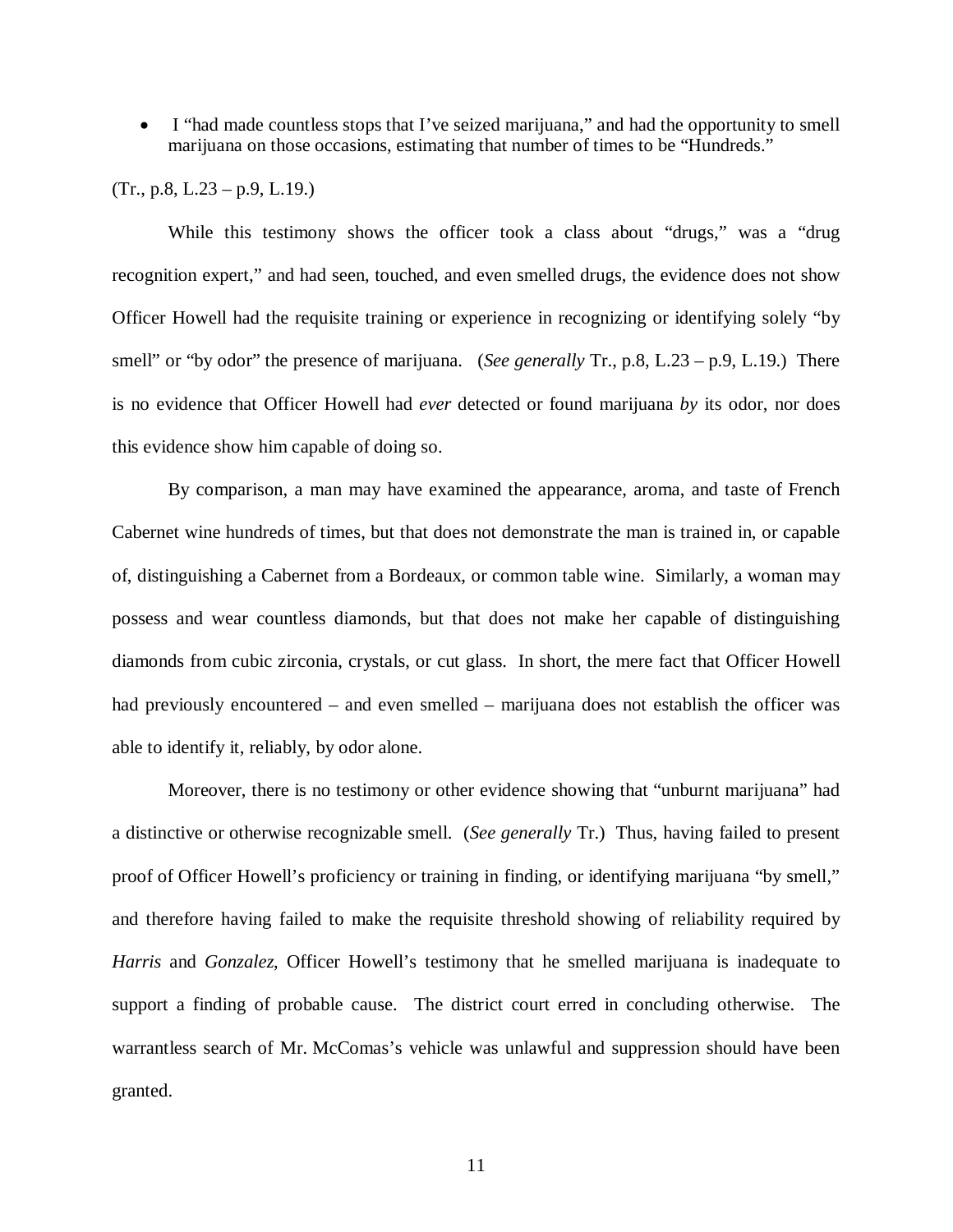2. Officer Shanor's Failure To Detect Any Marijuana Odor Undermined Officer Howell's "Positive Alert"; Absent Significant Additional Circumstances, Probable Cause Is Lacking

Assuming, arguendo, that the State's evidence of Officer Howell's training or experience was sufficient to make the requisite threshold showing of reliability under the first part of the *Harris* analysis, *see* 568 U.S. at 247, under the second step in the analysis, the district court erred in failing to conclude that the reliability of Officer Howell's reported smell, or "alert" to marijuana odor, was undermined by the fact that Officer Shanor detected no such odor.

The district court attempted to simply reconcile the discrepancies by stating the officers had "separate roles" and "different observations, different conclusions, and perhaps even a different basis." (Tr., p.36, Ls.10-17.) However, the court's attempted reconciliation of the two officers' reports does not render Officer Howell's the more reliable one. Neither of the officers had the "role" of detecting drugs, both of the officers were present at the same vehicle, and both officers had reached into the vehicle from its passenger side prior to the search. (*See* Ex. at 25:15-50.) However, the one officer who spent time at Mr. McComas's open windows before, during, and after Officer Howell reportedly smelled the "weed" was Officer Shanor, and Officer Shanor had detected *no* marijuana odor prior to his search of the vehicle. (Tr., p.17, Ls.7-13, p.21, Ls.1-6.)

In support of its decision finding probable cause, the district court analogized the caninesniff case of *State v. Anderson*, 154 Idaho 703 (2012), and stated a positive alert, or smell of marijuana, is not negated by the other officer's failure to alert, or smell it. (Tr., p.37, Ls.13-18.) In *Anderson*, the Idaho Supreme Court held that "a failed alert is not per se dispositive of probable cause, but rather merely one factor to be considered in the totality of the circumstances analysis." *Id*. at 707. "More specifically … a subsequent failed alert does not *necessarily* negate a prior positive alert. In other words, the positive-alert-negative-alert issue is not a zero-sum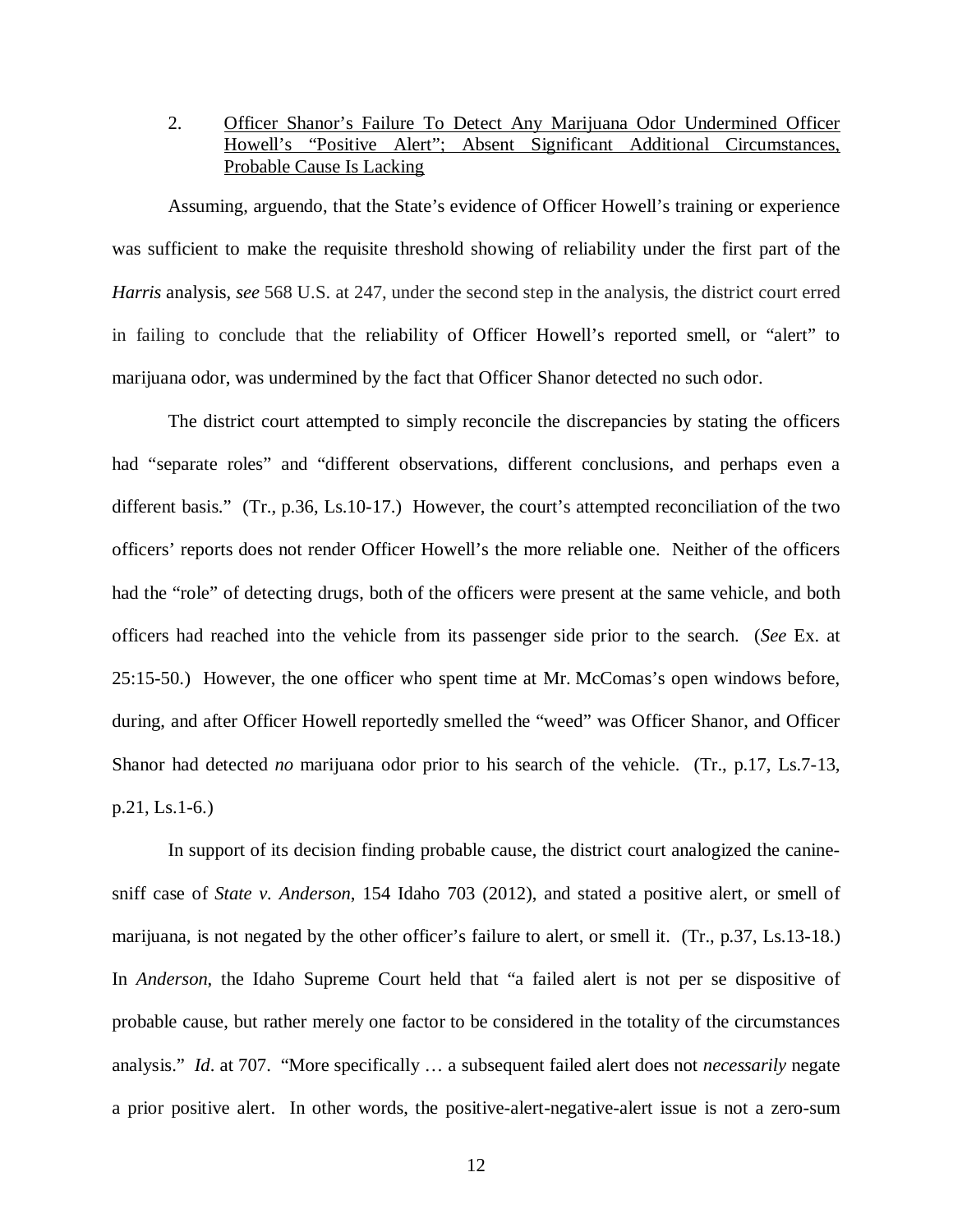equation." *Id.* (emphasis added.) "Nor does the subsequent failure to alert indicate a positive indication that no drugs existed." *Id*. at 708.

However, and while a failed alert does not necessarily negate a positive alert, the Court's discussion in *Anderson* makes clear that a positive alert may well be "undercut" by a subsequent failed sniff. *Id*. Thus, the circumstance of a failed alert may reduce a positive alert to a circumstance that is merely "color" for the officer's perception of the other surrounding circumstances. *Id*. In *Anderson*, the Court ultimately upheld the finding of probable cause because there were "significant additional circumstances" that added to the officer's suspicion, and which "when coupled with" the dog's initial alert, ultimately amounted to probable cause. *Id*.

Under a correct application of A*nderson*'s reasoning to the undisputed facts of Mr. McComas's case, Officer Shanor's failure to detect any marijuana odor should be weighed as a circumstance that, while not necessarily negating Officer Howell's report of a marijuana odor, "somewhat undercuts" its reliability. 154 Idaho at 708. In Mr. McComas's case, moreover – and unlike in *Anderson* – the district court found no significant additional circumstances adding to the officer's suspicion.<sup>[3](#page-16-0)</sup> (*See generally* Tr., p.27, L.1 – p.36, L.20.) Without such

<span id="page-16-0"></span><sup>&</sup>lt;sup>3</sup> The prosecutor asserted as fact that Mr. McComas was seen leaving "a known drug house." (*See* Tr., p.24, Ls.18-24, p.25, Ls.4-5.) However, the district court made no finding that the house Mr. McComas was leaving was a "known drug house." (*See generally* Tr., p.27, L.1 – p.36, L.20.) Nor is there substantial evidence in the record that would support such a finding. In the video, Officer Shanor *told* Mr. McComas, "this house, they sell marijuana" (Ex.at 03:50- 54) prior to requesting his consent to search, and at the suppression hearing Officer Howell referred to the house as "known drug house." (Tr., p.15, Ls.15-23.) However, on crossexamination, the sole fact identified by Officer Howell was that there had been a search warrant executed at the house, weeks earlier, and that warrant "was based on an individual going into the house and trying to rob the individuals there." (Tr., p.15, Ls.15-23.) However, there is no testimony tying the warrant or its execution to the known sales of drugs. (*See generally* Tr.) In any event, the district court made no finding that it was a "known drug house." (*See generally* Tr., p.27, L.1 – p.36, L.20.)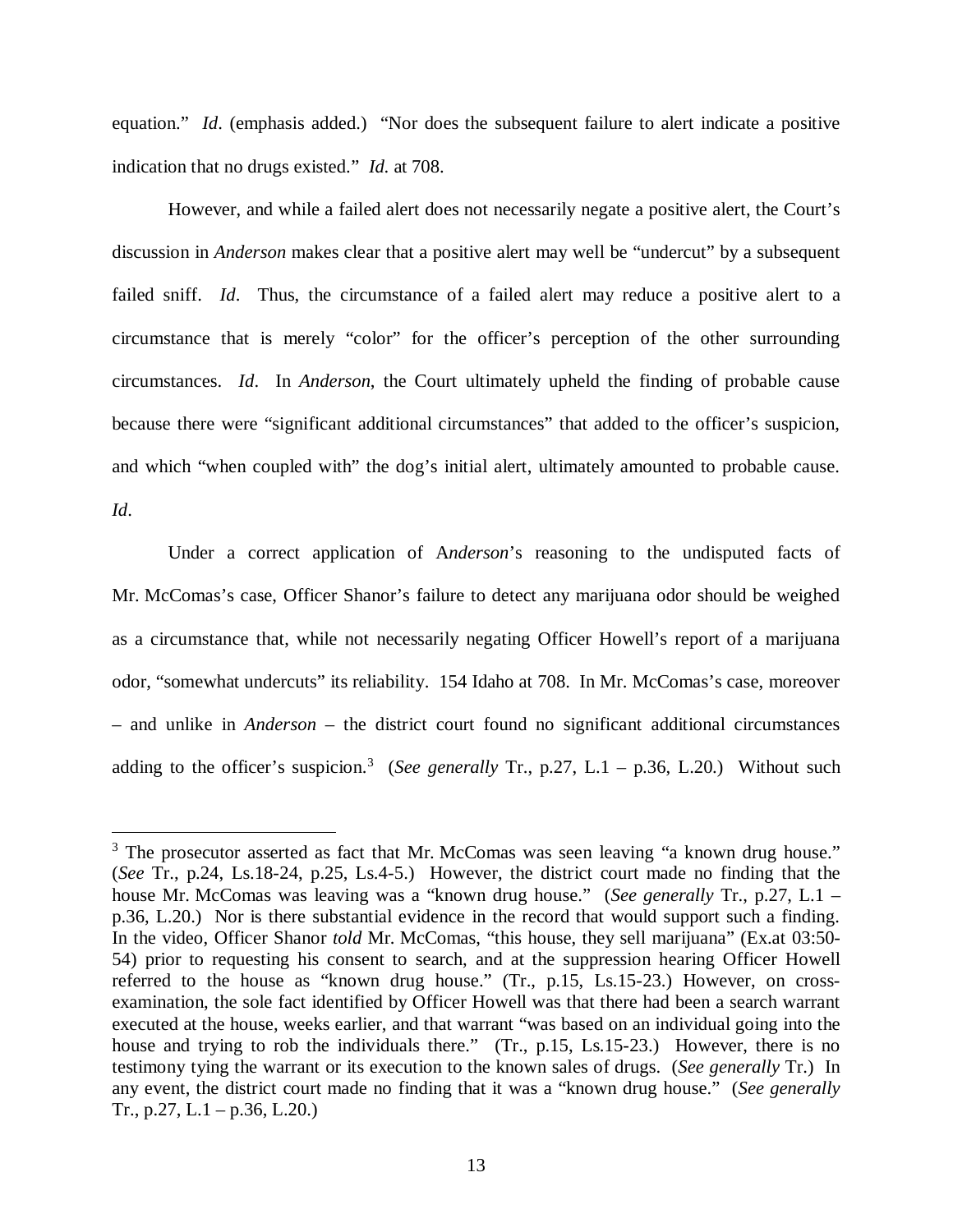additional circumstances, Officer Howell's "alert," was undermined by Officer Shanor's "failed alert," and was insufficient to provide Officer Shanor with probable cause to search Mr. McComas's vehicle. *See id*. The district court erred in concluding otherwise, and the court should have ordered the evidence suppressed.

#### D. The Exclusionary Rule Required Suppression

Pursuant to the exclusionary rule, the district court should have suppressed all of the evidence obtained as a result of the unlawful search as the fruit of the poisonous tree. *See Wong Sun v. United States*, 371 U.S. 471, 488 (1963) (holding that evidence obtained directly or indirectly through unconstitutional police conduct is subject to exclusion); *State v. Guzman*, 122 Idaho 981, 988-98 (1992) (same); *State v. Bishop*, 146 Idaho 804, 810–11 (2009) (same). The State did not argue that any exceptions to the exclusionary rule applied in the district court, and therefore is precluded from raising such an argument on appeal. *State v. Hoskins*, 165 Idaho 217, 226 (2019). The district court should have granted Mr. McComas' suppression motion.

#### **CONCLUSION**

Mr. McComas respectfully asks this Court to reverse the denial of his motion to suppress, vacate his convictions, and remand his case to the district court for further proceedings consistent with his plea agreement.

DATED this 5<sup>th</sup> day of May, 2021.

/s/ Kimberly A. Coster KIMBERLY A. COSTER Deputy State Appellate Public Defender